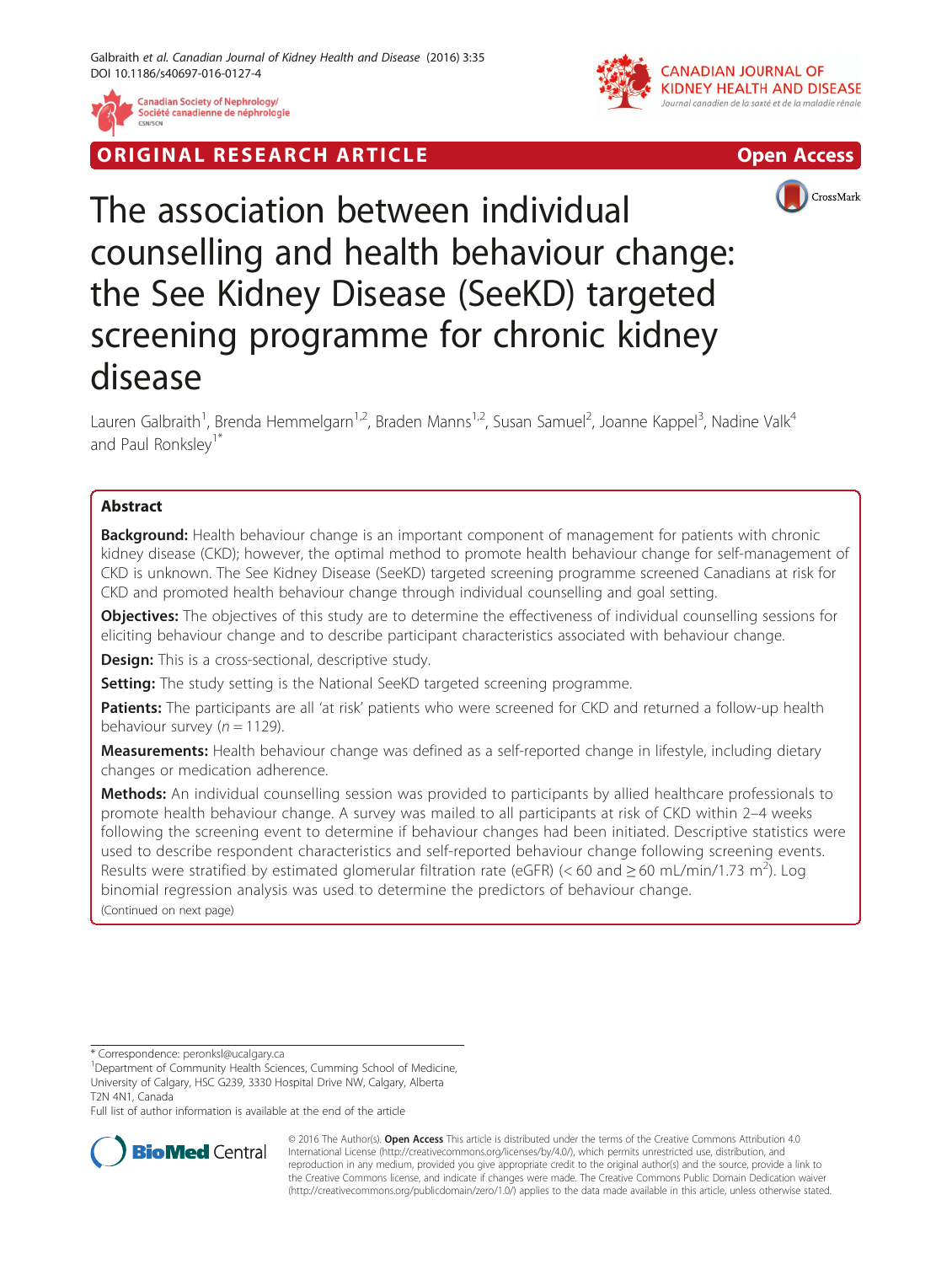## (Continued from previous page)

Results: Of the 1129 respondents, the majority (89.8 %) reported making a health behaviour change after the screening event. Respondents who were overweight (body mass index [BMI] 25-29.9 kg/m<sup>2</sup>) or obese (BMI≥30.0 kg/m<sup>2</sup>) were more likely to report a behaviour change (prevalence rate ratio (PRR) 0.66, 95 % confidence interval (CI) 0.44–0.99 and PRR 0.49, 95 % CI 0.30–0.80, respectively). Further, participants with a prior intent to change their behaviour were more likely to make a behaviour change (PRR 0.58, 95 % CI 0.35–0.96). Results did not vary by eGFR category.

Limitations: We are unable to determine the effectiveness of the behaviour change intervention given the lack of a control group. Potential response bias and social desirability bias must also be considered when interpreting the study findings.

**Conclusions:** Individual counselling and goal setting provided at screening events may stimulate behaviour change amongst individuals at risk for CKD. However, further research is required to determine if this behaviour change is sustained and the impact on CKD progression and outcomes.

Keywords: Chronic kidney disease, Behaviour change intervention, Counselling

## Abrégé

Mise en contexte: Les changements dans les habitudes de vie sont une composante majeure dans la prise en charge des patients atteints d'insuffisance rénale chronique (IRC). Malgré cela, la méthode pour promouvoir efficacement ces changements auprès de cette clientèle particulière n'est pas connue. Le programme de dépistage précoce et ciblé See Kidney Disease (SeeKD) a permis d'identifier les Canadiens à risque de développer une IRC. Ce programme a aussi servi à promouvoir l'adoption de changements d'habitudes bénéfiques pour la santé, par le biais de consultations individuelles et par l'établissement d'objectifs.

Objectifs de l'étude: Cette étude avait pour objectif de mesurer l'efficacité de séances de consultation individuelle offertes aux patients en vue de susciter des changements comportementaux. L'étude visait également à établir les caractéristiques des patients associées à ces changements de comportement.

Cadre de l'étude: Il s'agit d'une étude transversale descriptive qui s'est tenue dans le cadre du programme national de dépistage ciblé SeeKD.

Participants: La cohorte était constituée de tous les patients identifiés « à risque de développer une IRC » par le programme SeeKD, et ayant retourné le questionnaire de suivi au sujet des changements dans leurs habitudes de vie, soit un total de 1129 participants.

Mesures: Une séance de consultation individuelle ayant pour but de promouvoir l'intégration de nouvelles d'habitudes de vie a été offerte aux participants par les professionnels de la santé à la suite de l'activité de dépistage. Entre deux et quatre semaines plus tard, les participants ont également reçu un questionnaire par la poste à l'aide duquel on a pu vérifier s'ils avaient entamé les changements de comportement proposés. Des statistiques descriptives ont été utilisées pour établir les caractéristiques des répondants ainsi que les changements de comportement que ces derniers ont rapporté avoir adoptés à la suite de l'activité de dépistage. Les résultats ont été stratifiés en deux groupes selon les valeurs de DFGe des participants (< 60 mL/min/1.73 m<sup>2</sup> et ≥ 60 mL/min/1.73 m<sup>2</sup>). L'analyse par régression logistique binomiale a été utilisée pour identifier les indicateurs de changement de comportement chez les patients.

Résultats: La grande majorité (89,8 %) des 1129 participants ont rapporté avoir adopté de nouveaux comportements en matière de santé après avoir été déclarés à risque de développer une IRC. Les répondants souffrant d'embonpoint (indice de masse corporelle [IMC] entre 25 et 29,9 kg/m<sup>2</sup>) ou obèses (IMC ≥ 30,0 kg/m<sup>2</sup>) se sont avérés plus ouverts à l'idée d'adopter de nouveaux comportements en regard de leur santé (rapport du taux de prévalence [RTP] : 0,66 ; intervalle de confiance à 95 % [I.C. à 95 %] : entre 0,44 et 0,99 et RTP : 0,49 ; I.C. à 95 % : entre 0,30 et 0,80 respectivement). Par ailleurs, les répondants qui avaient déjà l'intention d'adopter de nouveaux comportements avant même d'être dépistés ont été les plus enclins à le faire (RTP : 0,58 ; I.C. à 95 % : entre 0,35 et 0,96). Aucune variation significative de ces résultats n'a été observée selon le DFGe.

(Continued on next page)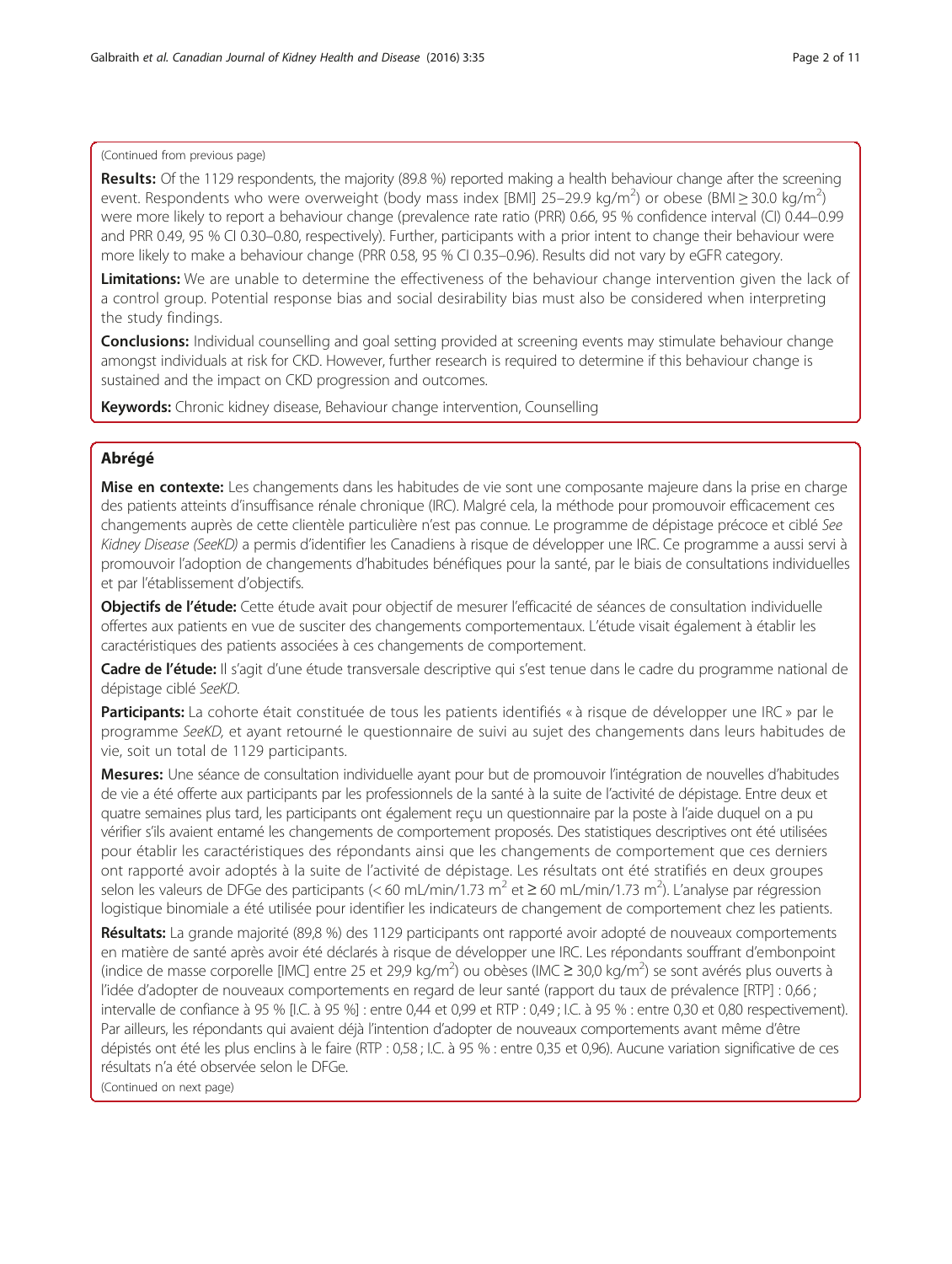### (Continued from previous page)

Limites de l'étude: Nous n'avons pu déterminer avec précision l'efficacité des changements de comportement adoptés en raison de l'absence d'un groupe contrôle. De plus, un biais dû aux réponses des participants ou par désirabilité sociale est à considérer dans l'interprétation des résultats.

Conclusions: L'établissement d'objectifs ainsi que le counselling individuel fourni à la suite de l'activité de dépistage pourraient stimuler l'adoption de nouvelles habitudes de vie chez les patients à risque de développer une IRC. Toutefois, des recherches supplémentaires sont requises afin de déterminer si ces changements de comportement sont maintenus par les patients et s'ils ont une réelle influence sur le pronostic de la maladie.

## What was known before

Health behaviour change is an important aspect for the management of patients with chronic kidney disease (CKD).

## What this adds

Individual counselling and goal setting provided at the screening events may stimulate behaviour change amongst individuals at risk for CKD. However, participants who were identified as having lower eGFR (< 60 mL/min/  $1.73 \text{ m}^2$ ) were not more likely to change their behaviour given their recent diagnosis at the screening event. Further research is required to determine if this behaviour change is sustained and the impact on CKD progression and outcomes.

## Background

CKD is associated with an increased risk for cardiovascular disease and concomitant chronic illness [\[1](#page-9-0), [2\]](#page-9-0). Progression to end-stage renal disease (ESRD) has traditionally been considered the most serious complication of CKD [[3\]](#page-9-0) given its association with high morbidity and mortality [[4, 5](#page-9-0)]. However, the majority of patients with CKD die prematurely from CKD-related complications before progressing to ESRD [\[6](#page-9-0), [7](#page-9-0)]. Consequently, compliance with chronic disease management such as blood pressure control [\[8, 9\]](#page-9-0), glycaemic control [\[10](#page-9-0)–[12](#page-9-0)], and use of statins [[13](#page-9-0)] is critical to slowing the progression to ESRD, preventing vascular-related adverse outcomes and reducing the risk of premature mortality [[14\]](#page-9-0). In addition to the use of medications, management of chronic medical conditions including CKD requires lifestyle (behaviour) changes. This relates to the transformation or modification of behaviours by addressing knowledge, attitudes, and practices. Promoting behaviour change, through improving patient motivation and health knowledge, has been identified as a key component of chronic disease management given the known association between poor health behaviours and adverse clinical outcomes [[15, 16](#page-9-0)].

Michie et al. [\[17](#page-9-0)] identified three core components to behaviour change: capability, motivation, and opportunity. While educational interventions build capability for behaviour change [[18](#page-9-0)–[20\]](#page-9-0), research suggests that healthcare professionals play an important role in providing motivation and opportunity for behaviour change [[21](#page-9-0)]. Specifically, individual counselling has been identified as a potentially effective intervention to improve health behaviour change within various chronic conditions (diabetes and hypertension) [\[22, 23\]](#page-9-0). Although evidence is limited in CKD, behaviour change interventions have focused on overall health and lifestyle changes (namely diet modification). Though not specific to CKD management, these interventions which aim to improve overall quality of life and slow kidney progression have shown promise in reducing CKDrelated symptoms and complications [\[24](#page-9-0)]. However, given the heterogeneous interventions published and a paucity of evidence, the optimal method to elicit behaviour change within the CKD population remains unknown [[25](#page-9-0)].

The Kidney Foundation of Canada launched the See Kidney Disease (SeeKD) targeted screening programme for Canadians at risk of CKD to promote early detection of CKD and to improve health knowledge in CKD management through individual counselling and goal setting provided at the screening events. We sought to determine the effectiveness of the individual counselling sessions for eliciting behaviour change amongst participants and to describe the participant characteristics associated with self-reported behaviour change.

## Methods

The Kidney Foundation of Canada conducted the SeeKD targeted screening programme from 2011 to 2014 and recruited 6329 individuals across nine Canadian provinces, of whom 5194 were determined to be 'at risk' and subsequently screened for CKD. Eligible participants were adults 18 years of age and older who provided informed consent. Details of the SeeKD programme and methodology have previously been reported [\[26\]](#page-9-0). In brief, all participants that attended a screening event were surveyed to gather baseline sociodemographic characteristics, risk factors for CKD, knowledge of kidney disease, current health behaviours, and to determine those at risk of CKD. At risk of CKD was defined as having at least one of the following self-reported risk factors: diagnosed diabetes, diagnosed high blood pressure,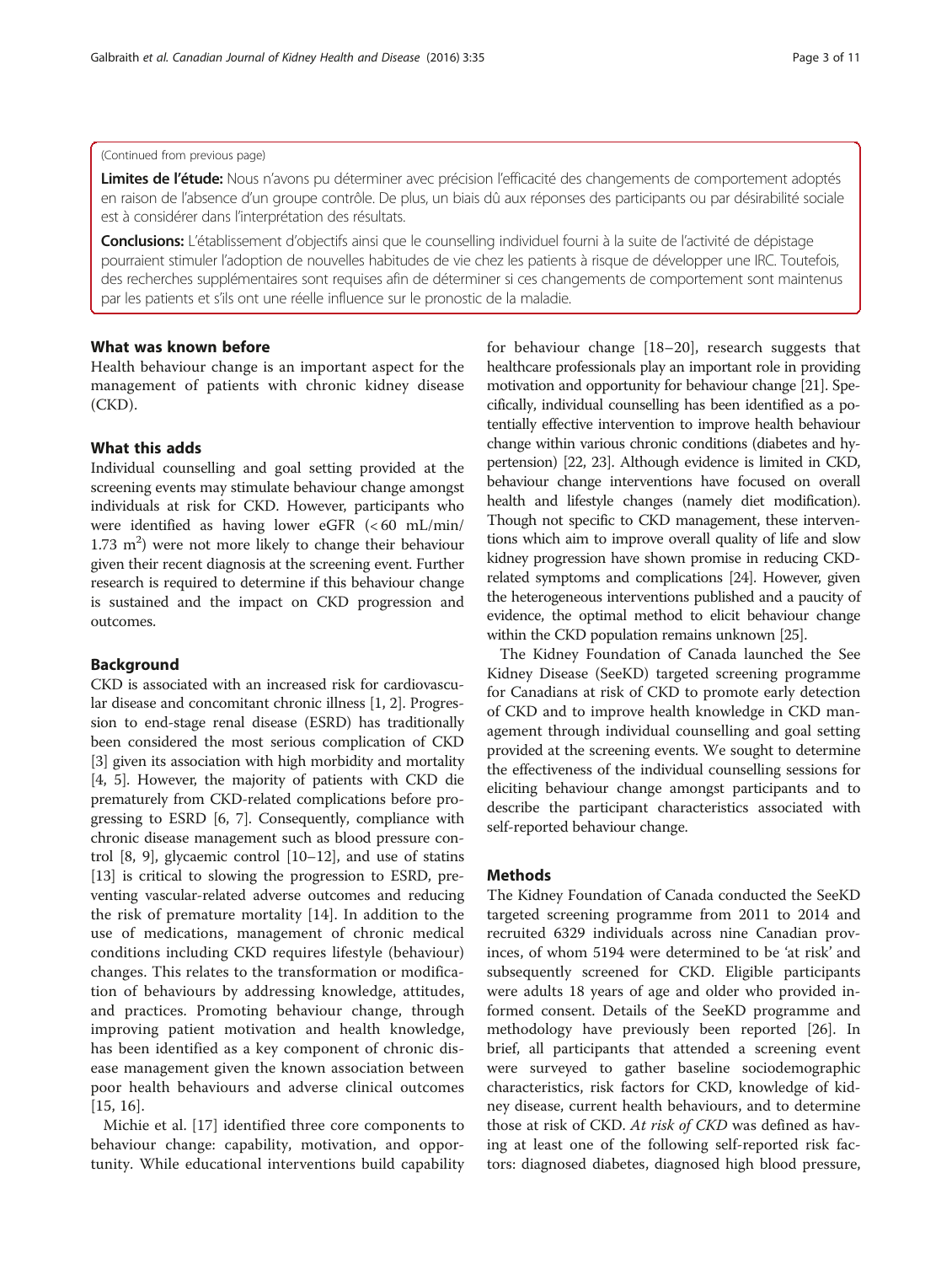existing kidney problems, family history of kidney disease, member of a high-risk ethnic population, current vascular disease, and currently using tobacco products. Only participants determined to be at risk of CKD were screened using point-of-care creatinine measurements (to calculate an estimated glomerular filtration rate (eGFR) and determine those with eGFR < 60 mL/min/  $1.73 \text{ m}^2$ ). Participants were informed about the results, and if necessary, and with participant consent, results were forwarded to their family physician to arrange additional testing and follow-up. All surveys and educational documents were translated into the participant's language of preference by the Kidney Foundation of Canada.

Immediately following kidney-specific testing, an individual counselling and goal setting session was provided to each participant determined to be at risk of CKD, with the goal of promoting health behaviour change amongst participants. Each one-on-one counselling session lasted approximately 20 min and was delivered by a registered nurse, pharmacist, or dietician specializing in kidney disease ([Appendix 1\)](#page-8-0). These counselling sessions provided educational information about CKD and its management and provided the participants with specific strategies tailored to their needs based on clinical measures taken during the screening and participants' responses to the pre-screening survey. In the pre-screening survey, participants answered questions about their health knowledge of CKD (e.g. 'Which of the following are risk factors for kidney disease?'), their motivation to participate in the screening event (e.g. 'What made you participate in the SeeKD screening event today?'), and intent to change their health behaviours (e.g. 'Are you planning to make any changes to improve your health?' and 'If you could change a health behaviour which one or two would be most important?'). We categorized intent to change behaviour as no intent to change any health behaviours, an expressed intent to change health behaviours, and preliminary health behaviour changes recently started.

Approximately 2–4 weeks after the SeeKD screening events, a follow-up survey was mailed to participants who received the individual counselling session and provided consent to be contacted. The post-screening survey sought to determine whether participants had begun to make health behaviour changes as recommended through the individual counselling sessions. The primary outcome of 'health behaviour change' was defined as a self-reported positive response to the post-screening question 'Have you made any changes to improve your health in the past two weeks?' Participants could choose more than one response from a predetermined list of health behaviour changes which were broadly categorized into common themes including the following: dietary changes (e.g. reducing fat or salt intake or adhering to Canada's food guide); improving adherence to recommendations and

prescriptions from healthcare providers (e.g. taking medications as prescribed, monitoring blood pressure or sugars, or routine visits to physician); reducing health-risk behaviours (e.g. quitting smoking or reducing alcohol intake); and daily lifestyle changes (increasing daily activity, reducing stress, or weight loss). Responses from participants who chose 'other' and indicated a specific health behaviour change were manually coded into the binary behaviour change variable during data cleaning. The response of 'no health behaviour change' was determined if the participant did not choose any of the suggested behaviour changes on the predetermined list or if they selected other and indicated they had not made any behaviour changes following the SeeKD screening event.

## Analysis

Descriptive statistics were used to characterize participants that responded to both the pre- and post-screening surveys. These characteristics include sociodemographic (age, sex), clinical characteristics (eGFR, BMI), selfreported risk factors for CKD, self-reported motivation to participate in screening, health knowledge of risk factors for CKD, and self-reported behaviour change. Specifically, age was categorized as ≤ 49, 50–64, and ≥ 65 years and BMI was categorized as  $\leq$  24.9, 25–29.9, and  $\geq$  30 kg/m<sup>2</sup>. Motivation to participate was reported in four groups (no specified motivation, concerned for personal health status, influenced by external sources, and recruitment efforts) while self-reported health knowledge and behaviour change was reported as dichotomous (yes/no) variables. Participant characteristics were also compared amongst those that did and did not respond to the post-survey to determine whether these groups differed systematically. Descriptive statistics were reported using numbers and proportions for categorical variables and means with standard deviations (SD) for normally distributed continuous variables.

We fit multivariable log binomial regression models to determine the prevalence rate ratios (PRRs) for characteristics associated with the primary outcome of health behaviour change. Selection of characteristics to include within our regression models was a balance between factors previously associated with health behaviour change amongst chronic disease populations [\[18](#page-9-0)–[25\]](#page-9-0) and those available within the patient survey. Given that the prevalence of self-reported health behaviour change was very high (89.8 %), we modeled the outcome of no behaviour change. The interpretation of a negative outcome (no behaviour change) is difficult. For example, a PRR of < 1.0 translates to a participant being less likely to make no behaviour change (alternatively stated, more likely to make a behaviour change). Consequently, we interpret the PRR and 95 % confidence intervals (CIs) in terms of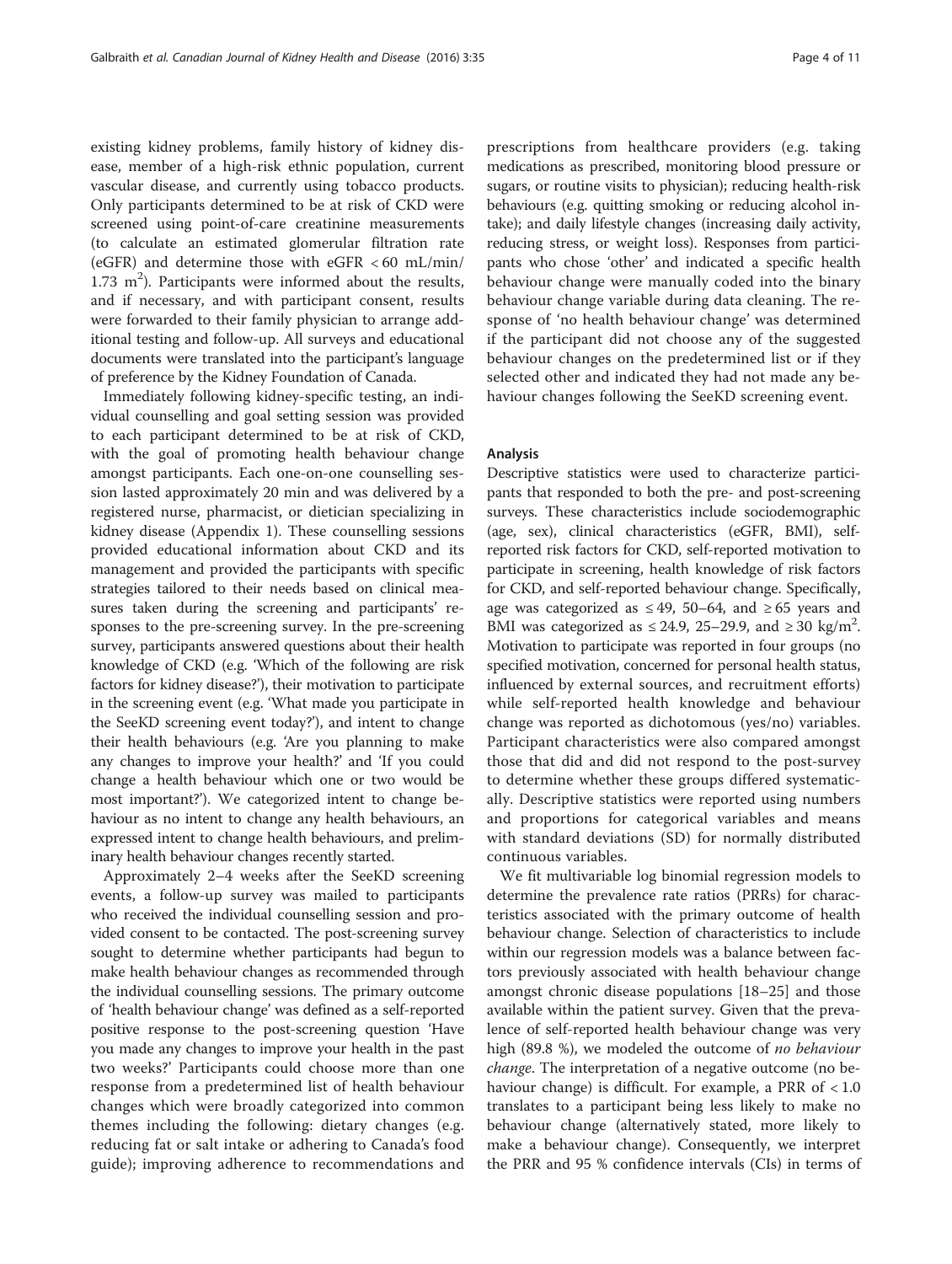a positive self-reported health behaviour change in our Results and [Discussion](#page-5-0) sections.

We constructed models and tested variables for inclusion (using  $p < 0.05$ ) that had been identified a priori as being potentially associated with the outcome. These candidate predictors of behaviour change were considered on the basis of previous literature and clinical relevance. Variables that were independent predictors of behaviour change through bivariate analysis, along with age and sex, were then used to create a full model. Backward elimination was used to create the most parsimonious model. Model fit was assessed using the Bayesian information criterion (BIC) where the model with the lowest BIC is preferred.

Regression analysis using eGFR category (< 60 or ≥60 mL/min/1.73 m<sup>2</sup>) as a potential effect modifier was attempted, but the model did not converge due to a small sample size. Consequently, a stratified analysis was conducted to determine if characteristics related to health behaviour change varied by eGFR category. Specifically, we hypothesized that participants who were identified as having lower eGFR (< 60 mL/min/  $1.73 \text{ m}^2$ ) may be more likely to change their behaviour given their recent diagnosis at the screening event. Variables independently associated with the outcome of health behaviour change, determined through log binomial regression, were stratified by eGFR category. Results were compared using Pearson's chi-square tests for proportions, the Wilcoxon rank-sum test for multi-level categorical variables, and  $t$  tests for continuous variables. Finally, we conducted a sensitivity analysis excluding participants who self-reported having kidney problems amongst those with an eGFR of  $< 60$  mL/min/1.73 m<sup>2</sup> to determine the potential influence on participant characteristics and whether those with a new diagnosis of eGFR < 60 mL/min/1.73 m<sup>2</sup> were more motivated to change their behaviour than those with more longstanding kidney disease. No imputation methods were used to account for the small proportion of patients with missing data ( $n = 7$ ). Rather, footnotes were included below all descriptive analyses where denominators were influenced by missing data. Further, all patients with missing data were excluded from the regression models.

The SeeKD targeted screening programme obtained research ethics board approval from Health Canada. Ethics approval for analysis was also obtained from the Conjoint Health Research Ethics Board at the University of Calgary. All statistical analyses were conducted using Stata, version 12 [\[27\]](#page-9-0).

### Results

Overall, 5194 participants of the SeeKD programme were screened for CKD, of whom the majority (84.6 %) consented to receiving a post-screening follow-up survey, and 26 % responded (Fig. 1). The majority of the 1129 participants who responded were females (70.1 %) with a mean age of 63.8 years and were overweight or obese (33.3 and 27.9 %, respectively) (Table [1](#page-5-0)). Approximately, one in five (20.6 %) respondents had an eGFR of  $<$  60 mL/min/1.73 m<sup>2</sup> and the most common self-reported risk factors for CKD were hypertension (45.5 %) and member of a high-risk ethnic population (45.1 %). The majority of respondents were aware of at least one risk factor for CKD (health knowledge, 90.1 %), and their predominant motivation for participating in the screening events was a personal concern for health status (54.7 %).

When comparing individuals who responded to the post-screening survey to those who did not, we found that a higher proportion of respondents were females (70.1 vs. 65.6 %), older (mean age 63.8 years vs. 56.5 years), and had a BMI in the normal or underweight category (BMI ≤ 24.9) (34.1 vs. 31.1 %) [\(Appendix 2](#page-8-0)). Further, more respondents self-reported hypertension (45.5 vs. 36.3 %, respectively), although non-respondents were more likely to be members of high-risk ethnic groups. Finally, respondents were more likely to be aware of the risk factors for CKD (health knowledge) than nonrespondents (90.1 vs. 87.7 %, respectively).

The majority (89.8 %) of participants self-reported a health behaviour change in the post-screening survey. Amongst those who reported making a health behaviour change, most people indicated making dietary changes (79.9 %), improving their adherence to recommendations provided by their healthcare providers (65.7 %), and making daily lifestyle changes (75.8 %). A small proportion (6.4 %) of respondents indicated quitting smoking, chewing tobacco, or reducing alcohol intake as their health behaviour change (Table [2\)](#page-5-0).

We identified four significant predictors of behaviour change (Fig. [2](#page-6-0)). Individuals classified as overweight (BMI

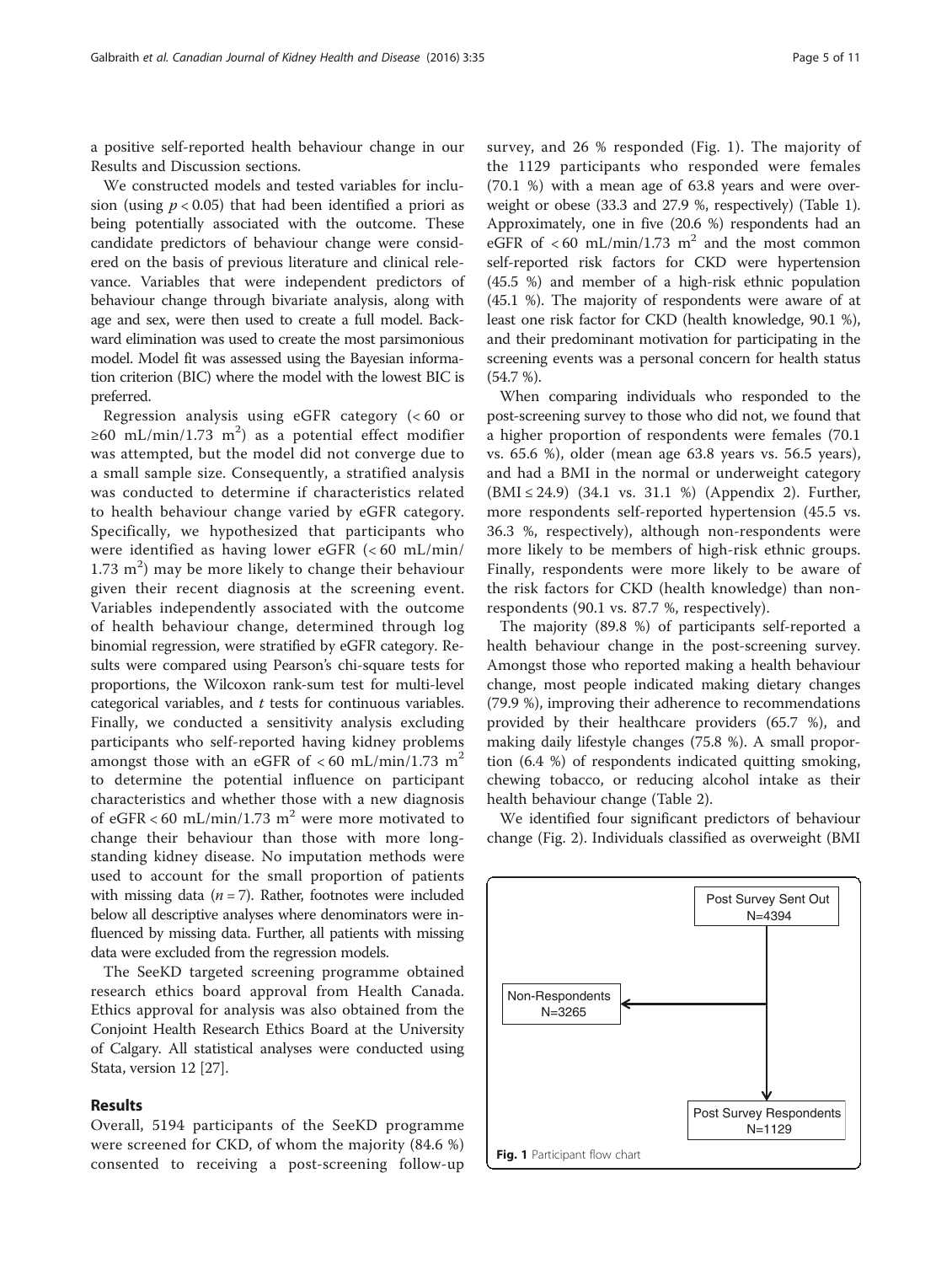SD standard deviation, CKD chronic kidney disease, eGFR estimated glomerular filtration rate

<sup>a</sup>Denominators vary for each variable depending on the number of participants with complete data available

|  | <b>Table 2</b> Proportion of respondents who self-reported a behaviour |  |  |
|--|------------------------------------------------------------------------|--|--|
|  | change, by category of change                                          |  |  |

| Categories of behaviour change  | Respondents <sup>a</sup> ( $N = 1014$ ) |
|---------------------------------|-----------------------------------------|
| Dietary, $n$ $(\%)$             | 810 (79.9)                              |
| Improving adherence, $n$ (%)    | 666 (65.7)                              |
| Reducing risk behaviours, n (%) | 65(6.4)                                 |
| Daily lifestyle, n (%)          | 769 (75.8)                              |

<sup>a</sup>Proportions do not total to 100 % as respondents may chose more than one category

25.0–29.9 kg/m<sup>2</sup>) and obese (BMI  $\geq$  30 kg/m<sup>2</sup>) were more likely to make a behaviour change (PRR 0.66, 95 % CI 0.44–0.99 and PRR 0.49, 95 % CI 0.30–0.80) as compared to those with a normal or underweight BMI ( $\leq 24.9 \text{ kg/m}^2$ ). Further, participants unaware of the risk factors for CKD were less likely (PRR 1.75, 95 % CI 1.07–2.87) to make a behaviour change. Conversely, respondents who reported no particular motivation to participate in the screening events were more likely (PRR 0.44, 95 % CI 0.22–0.88) to make a behaviour change following the screening event. Finally, individuals who indicated intent to make health behaviour changes during the pre-screening survey were more likely to self-report making a behaviour change (PRR 0.58, 95 % CI 0.35–0.96) and those who said they had initiated preliminary behaviour changes were more likely to continue to make health behaviour changes (PRR 0.45, 95 % CI 0.29–0.68).

Within our stratified analysis, the proportion of participants who self-reported a behaviour change was similar amongst those with eGFR < 60 and  $\geq$  60 mL/min/1.73 m<sup>2</sup> for most patient characteristics (Fig. [3](#page-6-0)). However, a significantly higher proportion of females with eGFR < 60 mL/ min/1.73 m<sup>2</sup> (79 vs. 66 %, respectively ( $p < 0.05$ )) and individuals over 65 years old with eGFR < 60 mL/min/1.73 m<sup>2</sup> (78 vs. 46 %, respectively  $(p < 0.05)$  reported self-reported behaviour change as compared to the participants with eGFR ≥ 60 mL/min/1.73 m<sup>2</sup>. Finally, results were similar in a sensitivity analysis excluding the 156 participants who self-reported having kidney problems and had an eGFR of <60 mL/min/1.73 m<sup>2</sup>.

## **Discussion**

In this national targeted screening programme to identify patients with unrecognized CKD, we found that individual counselling and goal setting may be an effective strategy to elicit a self-reported health behaviour change. We were also able to identify specific subgroups that could be targeted for this type of intervention. Specifically, participants unaware of the risk factors for CKD (limited health knowledge) were less likely to make a health behaviour change. However, individuals who were clinically overweight or obese, those with no self-identified motivation to participate in the screening event, and those who indicated an intent to change their behaviour were more likely to report a health behaviour change. Results were similar for patients with eGFRs of < 60 and  $\geq$  60 mL/min/1.73 m<sup>2</sup> except for age and gender, where a higher proportion of women over 65 years of age with eGFR < 60 mL/min/  $1.73$  m<sup>2</sup> made a behaviour change as compared to their eGFR  $\geq$  60 mL/min/1.73 m<sup>2</sup> counterparts.

Behaviour change interventions aim to promote healthy lifestyles and improve the uptake and optimal use of effective clinical services using a 'coordinated

<span id="page-5-0"></span>Table 1 Participant characteristics amongst respondents to post-screening survey

|                                                                            | Respondents ( $N = 1129a$ ) |  |
|----------------------------------------------------------------------------|-----------------------------|--|
| Gender, male, n (%)                                                        | 337 (29.9)                  |  |
| Age (years), mean (SD)                                                     | 63.8 (14.3)                 |  |
| Age (years), n (%)                                                         |                             |  |
| $\leq$ 49                                                                  | 183 (16.3)                  |  |
| $50 - 64$                                                                  | 345 (30.8)                  |  |
| $\geq 65$                                                                  | 594 (52.9)                  |  |
| eGFR < 60 mL/min/1.73 m <sup>2</sup> , n (%)                               | 208 (20.6)                  |  |
| Self-reported behaviour change, n (%)                                      | 1014 (89.8)                 |  |
| Motivation for participating, n (%)                                        |                             |  |
| Concern for personal health status                                         | 618 (54.7)                  |  |
| Influence from external source                                             | 227 (20.1)                  |  |
| Recruitment efforts                                                        | 361 (32.0)                  |  |
| None                                                                       | 110(9.7)                    |  |
| Self-reported risk factors, n (%)                                          |                             |  |
| Diagnosed diabetes                                                         | 274 (24.3)                  |  |
| Diagnosed hypertension                                                     | 524 (45.5)                  |  |
| Problems with kidneys                                                      | 156 (13.8)                  |  |
| High-risk ethnic groups                                                    | 509 (45.1)                  |  |
| Vascular disease                                                           | 268 (23.7)                  |  |
| Family history of kidney problems                                          | 166 (14.7)                  |  |
| Smoking or tobacco use                                                     | 128 (11.3)                  |  |
| Knowledge of risk factors for CKD, n (%)                                   |                             |  |
| Yes                                                                        | 1017 (90.1)                 |  |
| No                                                                         | 110 (9.7)                   |  |
| Body mass index, n (%)                                                     |                             |  |
| Normal/underweight ( $\leq$ 24.9 kg/m <sup>2</sup> )                       | 385 (34.1)                  |  |
| Overweight (25.0–29.9 kg/m <sup>2</sup> )                                  | 376 (33.3)                  |  |
| Obese ( $\geq$ 30.0 kg/m <sup>2</sup> )                                    | 315 (27.9)                  |  |
| SD standard deviation CKD chronic kidney disease eGER estimated glomerular |                             |  |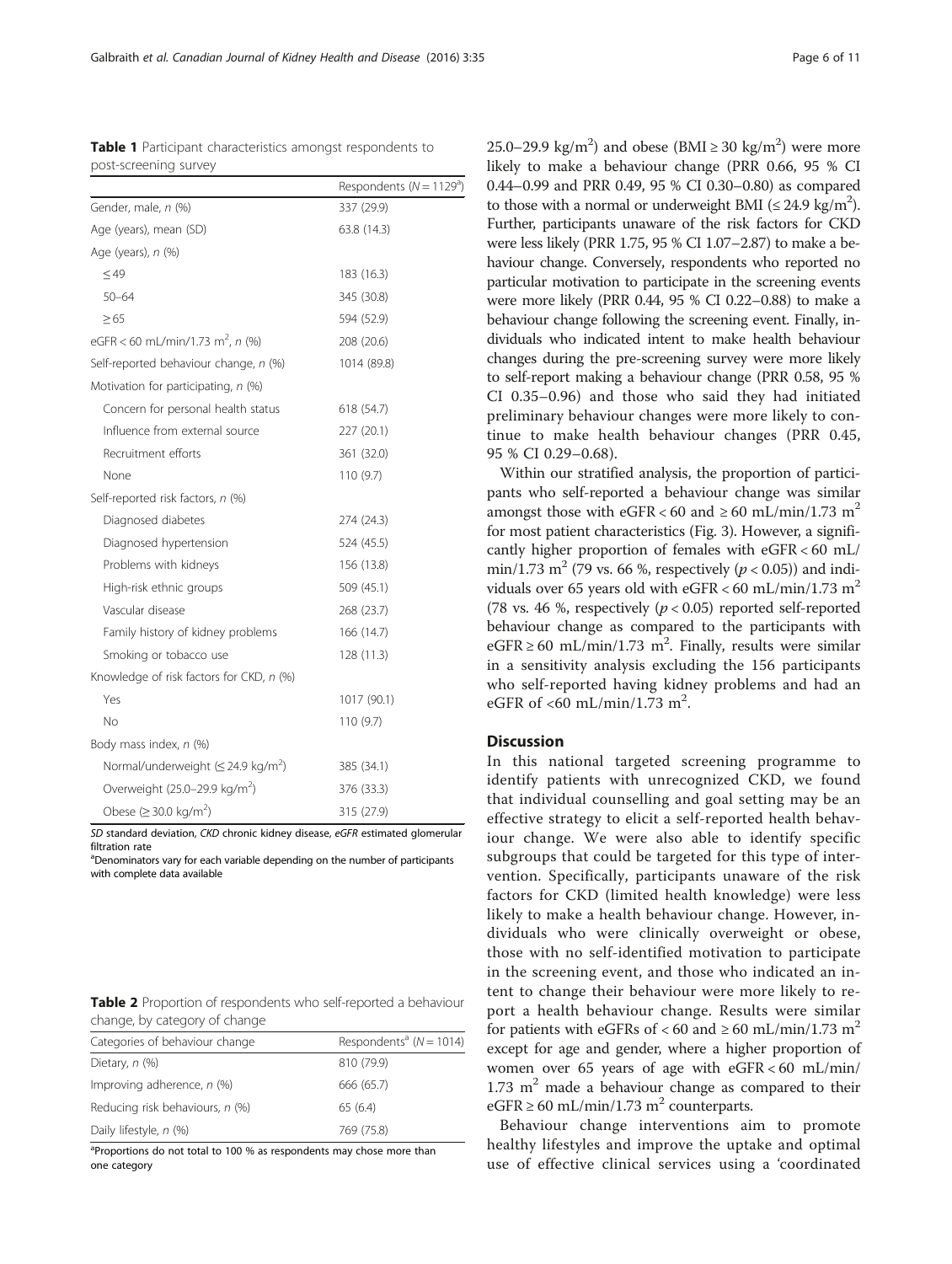<span id="page-6-0"></span>

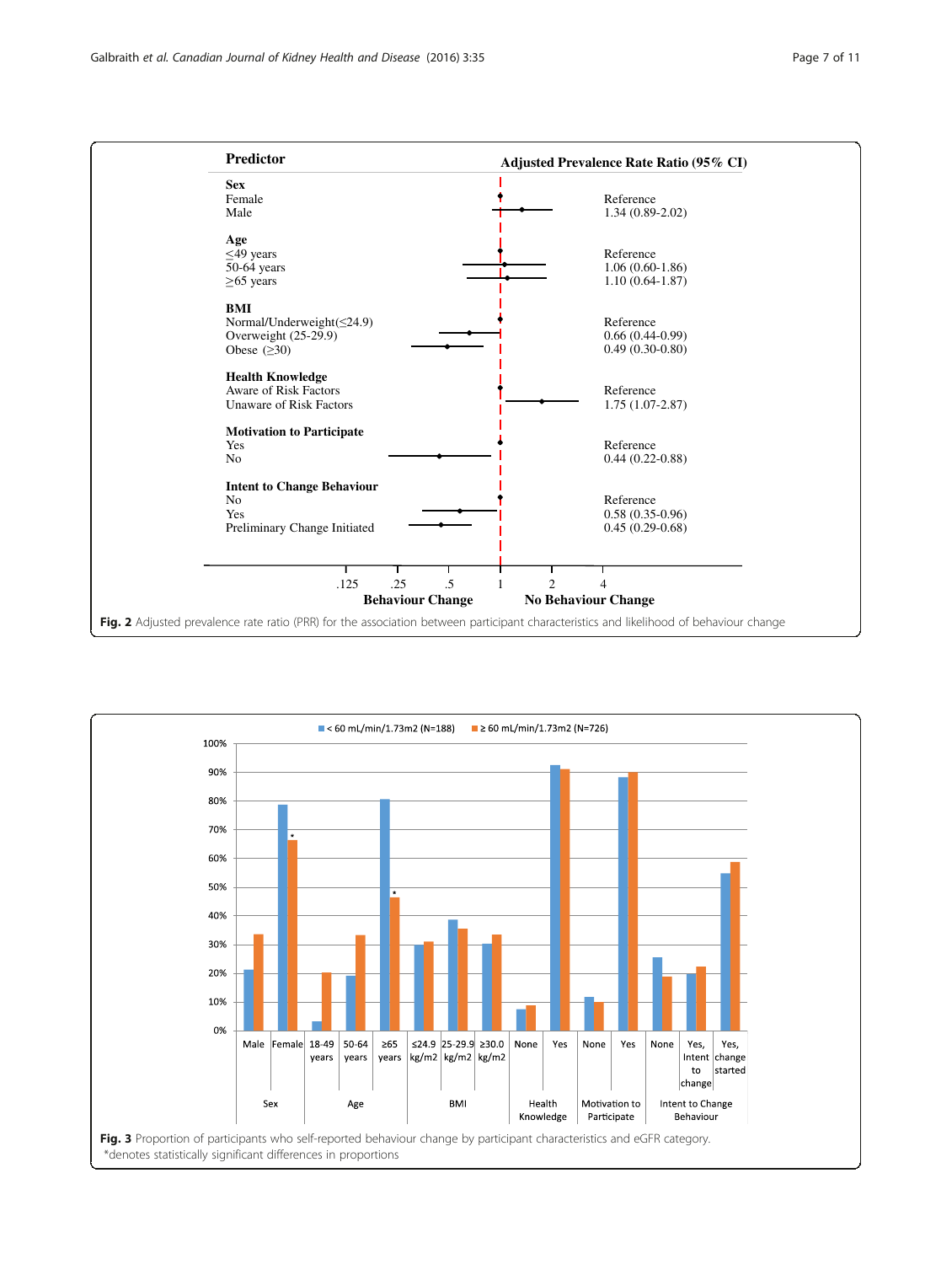set of activities designed to change specified behaviour patterns [[17](#page-9-0)].' Unfortunately, a combination of paucity of evidence, heterogeneous interventions, and poor reporting [\[28\]](#page-9-0) leads to difficulty ascertaining the effectiveness of behaviour change interventions within CKD populations [[25](#page-9-0)]. Although multifaceted educational interventions used to support behaviour change [[21](#page-9-0)] have been shown to be effective in lowering blood pressure, improving blood sugars, and increasing health knowledge for various chronic conditions (diabetes and hypertension) [[18](#page-9-0)], research to date has only shown effectiveness in improving knowledge [[19\]](#page-9-0) and prompting belief changes [[20](#page-9-0)] within CKD. Given the difficulty in designing effective behaviour change interventions [[17](#page-9-0)], recent evidence suggests that these interventions should be tailored to the individual and their disease trajectory [[21](#page-9-0), [29\]](#page-9-0). In fact, an individualised nutritional counselling intervention reported significant reductions in self-reported symptoms and problems associated with kidney disease in a pre-dialysis CKD population which shows promise for individual counselling in CKD [\[24\]](#page-9-0). Further research is required to understand the use of behaviour change interventions for patients with CKD. Our study highlights the use of individual counselling and goal setting to promote behaviour change following a targeted screening clinic.

Our results suggest that individual counselling and goal setting provided during targeted screening may be effective in eliciting behaviour change in certain groups of participants. We found that participants who were overweight or obese were more likely to change their behaviour, which could be attributed to a realization of poor health status at the screening event. In fact, recent evidence suggests goal setting is associated with weight reduction in patients with diabetes [\[30\]](#page-9-0). However, further research is required to determine if these interventions result in sustained long-term behaviour change.

Overall, the SeeKD individual counselling and goal setting intervention provided knowledge and skills on risk factors for kidney disease and prevention strategies (capability), external factors to prompt behaviour (opportunity), as well as some motivation (habitual or emotional processes to direct behaviour) to participants; all which differentially affected participant groups. For example, participants with an intent to change likely required opportunity and additional motivation, while those who had begun preliminary changes were simply reinforced to continue their behaviour change, thus highlighting pre-existing motivation in both groups. This is consistent with Proshaska and DiClemente's model on the stages of behaviour change [[31](#page-9-0)]. Participants with an intent to change are in the 'preparation' stage, while those who had begun preliminary changes would be in the beginning of the 'action' stage [[31, 32\]](#page-9-0).

Further, participants with no health knowledge of CKD (unaware of risk factors) were less likely to make a behaviour change. While this group may have low health literacy, which is associated with poor health outcomes and poor use of healthcare services [[33](#page-9-0)], we cannot overlook the potential confounding effect of socioeconomic status [[34\]](#page-9-0). Unfortunately, this information was not collected at the screening events. Finally, participants with no self-identified motivation to participate may be generally unaware of their personal health status but given the knowledge and skills, accompanied by externally derived motivation, are able to leverage the opportunity to make a behaviour change.

Our work suggests that future screening programmes may consider using individual counselling as a component of a health behaviour change intervention, but perhaps a different intervention is necessary when targeting individuals with low health knowledge. In general, counselling sessions should first identify the specific behaviour(s) for change and, using a behaviour framework [[35](#page-10-0)], design an intervention focused on improving the uptake of knowledge and skills and simultaneously increasing motivation and empowerment [[36\]](#page-10-0) in order to improve the extent of behaviour change and engage those less likely to change. Given that many of the commitments to change fell within the 'soft' categories (e.g. dietary and lifestyle modifications), additional work is required to identify strategies aimed at more risky health behaviours such as smoking and alcohol consumption.

Though it is difficult to determine whether counselling sessions provided at a screening event would be similar to what is currently provided by physicians/nurses/pharmacists during clinic visits, it is likely that clinical discussions are more ad hoc and variable. Using a standardized tool that focuses on the needs of the patient may be promising but requires further research and evaluation before implementation in clinical practice. Further, the collection of additional participant information related to tolerability and satisfaction may also be important considerations in the adoption of such an intervention within a clinical setting.

Consideration should be given to limitations of the SeeKD screening programme when interpreting these results. As all participants screened for CKD were provided with this relatively short intervention  $(\sim 20$ -min individual counselling session) and given the lack of a control group, we are unable to determine the true effectiveness of the behaviour change intervention. There may also be volunteer bias as participants self-selected to participate and may be systematically different from those who did not participate [[37\]](#page-10-0). This is evident by the respondent characteristics, where the majority of participants were older females who participated due to a personal concern for their health. Follow-up bias is also of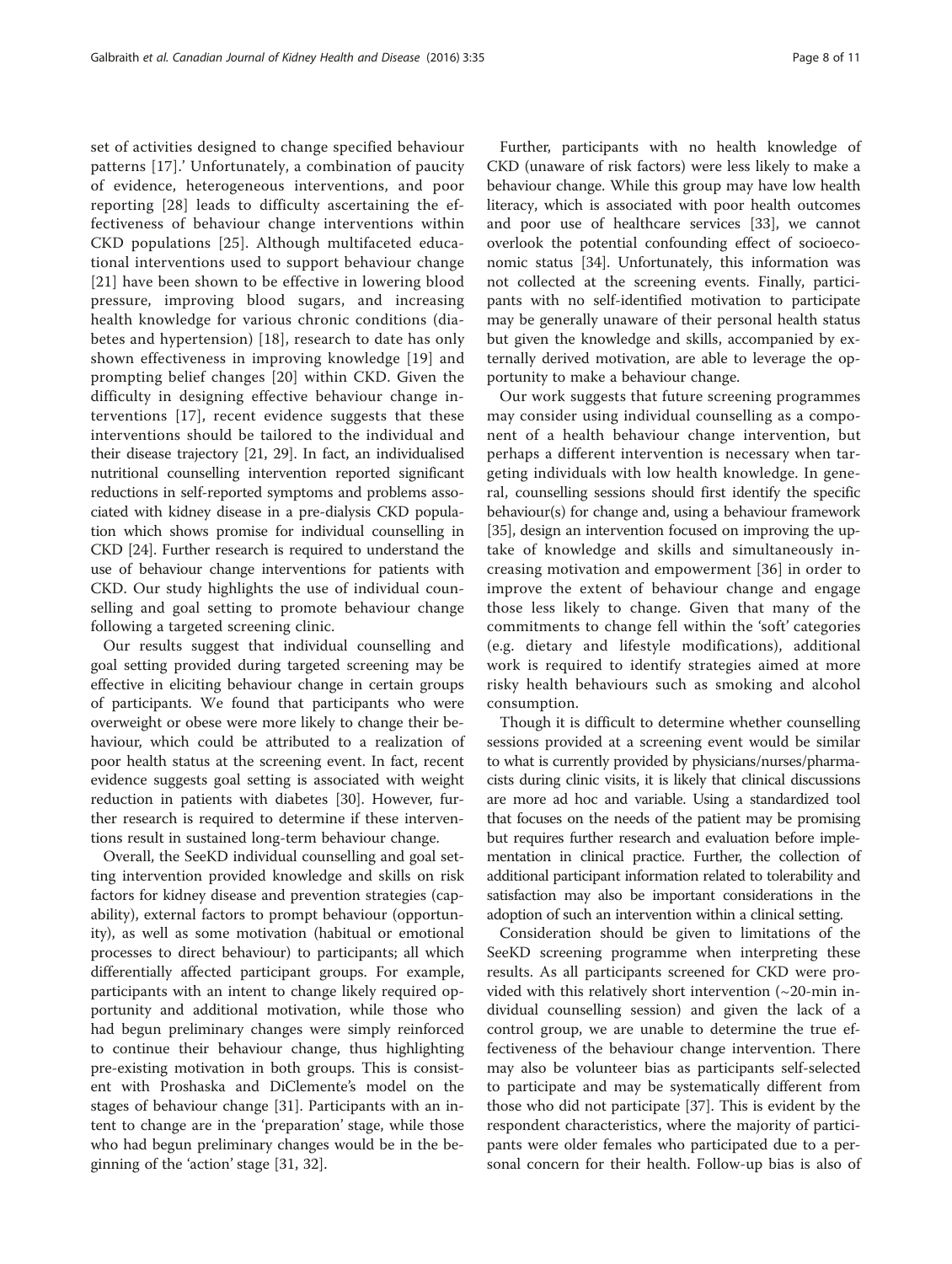<span id="page-8-0"></span>concern as survey respondents differed from the original study population. These potential selection biases may limit generalizability of the study population to the Canadian population at risk for CKD. Social desirability bias, a type of reporting bias whereby participants have a tendency to present a favourable image of themselves (e.g. overreport behaviour change) is of particular concern given the high proportion of participants who selfreported a behaviour change (89.8 %). However, this unrealistic positive response rate may also be driven by questionnaire design where participants did not explicitly have the option of stating no behaviour change.

### Conclusions

In this national survey of participants with risk factors for CKD, we found that the use of individual counselling and goal setting may be an effective intervention for stimulating behaviour change. This study highlights the importance of targeting specific groups with behaviour change interventions for optimal uptake. However, the current findings should be interpreted with caution given the study limitations. Despite the high rate of reported behaviour change amongst participants, future research is required to determine the key components of individual counselling as a behaviour change intervention, particularly within CKD populations.

### Appendix 1

### Behaviour change intervention

The behaviour change intervention, defined as an individual counselling and goal setting session conducted at each of the SeeKD screening events, followed the SeeKD protocol developed by the Kidney Foundation of Canada. The behaviour change intervention was carried out by a registered nurse, a pharmacist, or a dietician with experience in CKD, who tailored recommendations and strategies for behaviour change to each participant based on their risk factors and clinical measurements documented on their health data form. These sessions were allotted 20 min for discussion of kidney disease and how the participant may reduce their risk of developing CKD and CKD-related complications. Each screening event included a private counselling area. Brochures on kidney disease, its risk factors and prevention, generated by the Kidney Foundation of Canada, as well as copies of the Canada's Food Guide and Canada Fitness Guide, were also provided to participants. These documents were offered in Chinese, Punjabi, French, and English in screening events across Canada. However, some regions (Ontario) were able to translate the brochures into the participants' language of preference (i.e. Vietnamese, Korean, and Cambodian).

|  | <b>Table 3</b> Comparison of respondents to non-respondents |  |  |  |  |
|--|-------------------------------------------------------------|--|--|--|--|
|--|-------------------------------------------------------------|--|--|--|--|

|                                                        | Respondents<br>$(N = 1129^a)$ | Non-respondents<br>$(N = 3265^{\circ})$ |
|--------------------------------------------------------|-------------------------------|-----------------------------------------|
| Gender, male, n (%)                                    | 337 (29.9)                    | 1119 (34.4)                             |
| Age (years), mean (SD)                                 | 63.8 (14.3)                   | 56.5 (15.4)                             |
| $CKD$ (eGFR < 60 mL/min/1.73 m <sup>2</sup> ),<br>n(%) | 208 (20.6)                    | 509 (17.3)                              |
| Motivation for participating, n (%)                    |                               |                                         |
| Concern for personal health status                     | 618 (54.7)                    | 1761 (53.9)                             |
| Influence from external source                         | 227 (20.1)                    | 803 (24.6)                              |
| Recruitment efforts                                    | 361 (32.0)                    | 789 (24.2)                              |
| None                                                   | 110(9.7)                      | 424 (13.0)                              |
| Self-reported risk factors, n (%)                      |                               |                                         |
| Diagnosed diabetes                                     | 274 (24.3)                    | 693 (21.2)                              |
| Diagnosed hypertension                                 | 524 (45.5)                    | 1186 (36.3)                             |
| Problems with kidneys                                  | 156 (13.8)                    | 422 (12.9)                              |
| High-risk ethnic groups                                | 509 (45.1)                    | 2026 (62.1)                             |
| Vascular disease                                       | 268 (23.7)                    | 614 (18.8)                              |
| Family history of kidney problems                      | 166 (14.7)                    | 454 (13.9)                              |
| Smoking or tobacco use                                 | 128 (11.3)                    | 541 (16.6)                              |
| Knowledge of risk factors for CKD, n (%)               |                               |                                         |
| Yes                                                    | 1017 (90.1)                   | 2862 (87.7)                             |
| No                                                     | 110 (9.7)                     | 403 (12.3)                              |
| Body mass index, n (%)                                 |                               |                                         |
| Normal/underweight ( $\leq$ 24.9 kg/m <sup>2</sup> )   | 385 (34.1)                    | 1015(31.1)                              |
| Overweight (25.0–29.9 kg/m <sup>2</sup> )              | 376 (33.3)                    | 1057 (32.4)                             |
| Obese ( $\geq$ 30.0 kg/m <sup>2</sup> )                | 315 (27.9)                    | 1070 (32.8)                             |

SD standard deviation, CKD chronic kidney disease

<sup>a</sup>Denominator varied for each variable depending on the number of participants with complete data available

#### Abbreviations

BMI, body mass index; CI, confidence interval; CKD, chronic kidney disease; eGFR, estimated glomerular filtration rate; PRR, prevalence rate ratio; SD, standard deviation; SeeKD, See Kidney Disease targeted screening programme

#### Acknowledgements

The authors thank the many Kidney Foundation of Canada staff, volunteers, nurses, and pharmacists who helped make the SeeKD programme possible.

### Funding

The See Kidney Disease targeted screening programme was supported by the Kidney Foundation of Canada through a partnership with Canadian National Railway. The sponsors of the study had no role in study design, data collection, data analysis, data interpretation, or writing of the report. LG is supported by a strategic training in health research award from the Knowledge Translation Canada, PR is supported by the Roy and Vi Baay Chair assistant professorship, SS is supported by a Canadian Institutes of Health Research operating grant, BM is supported by the Svare Professorship in Health Economics, and BH is supported by the Roy and Vi Baay Chair in Kidney Research. The Interdisciplinary Chronic Disease Collaboration is funded by the Alberta Innovates Health Solutions-Collaborative Research Innovation Opportunity (CRIO) Team Grants Programme.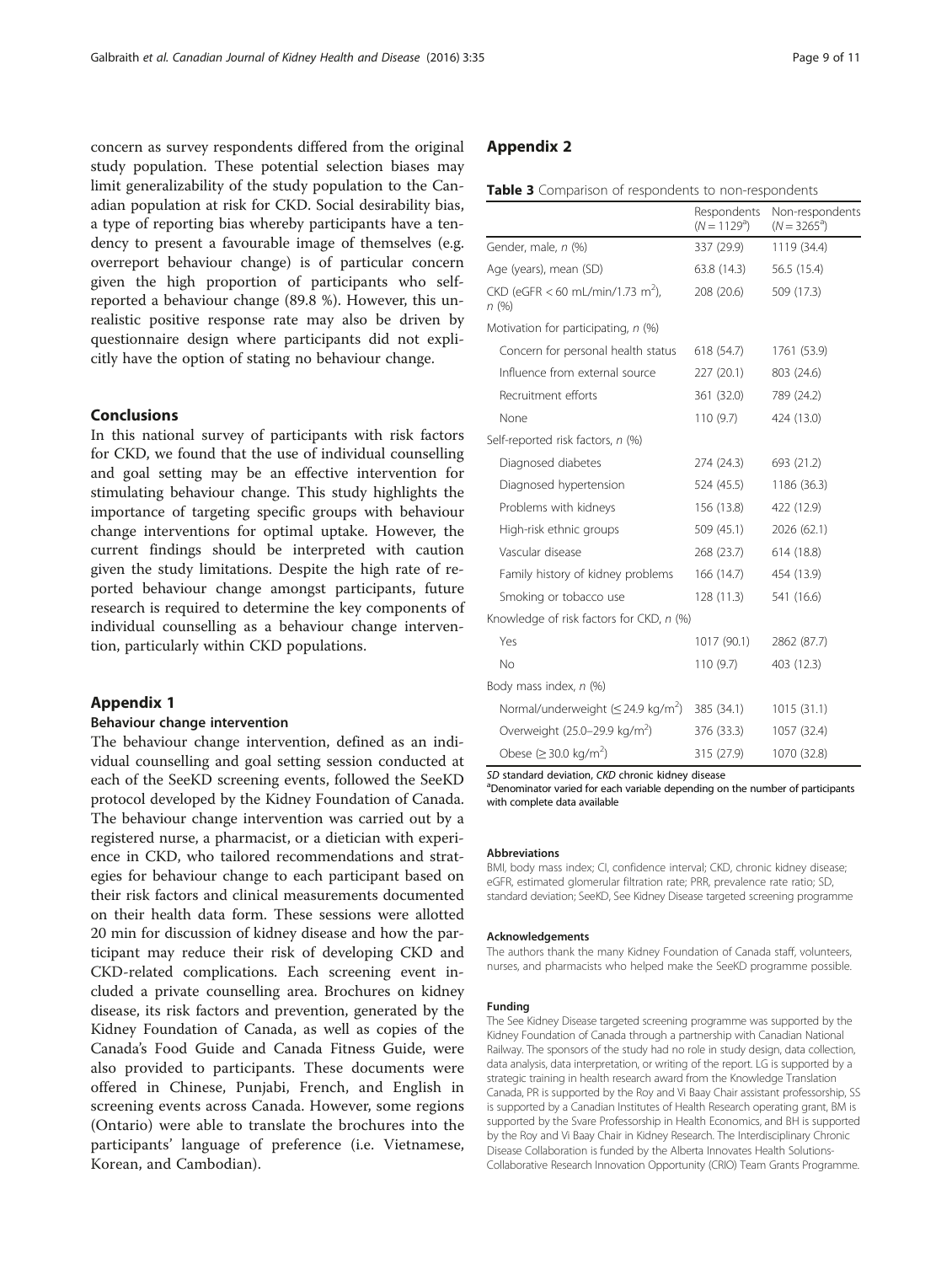### <span id="page-9-0"></span>Availability of data and materials

The datasets supporting the conclusions of this article are intellectual property of the Kidney Foundation of Canada and are not publically available.

### Authors' contributions

LG conducted the data cleaning, analysis, and drafting of the manuscript. LG, PR, and BH participated in the interpretation of the results, and all authors have been involved in critically revising the manuscript for important intellectual content. All authors agree to be accountable for all aspects of the work and ensuring that questions related to the accuracy or integrity of any part of the work are appropriately investigated and resolved.

#### Competing interests

The authors declare that they have no competing interests.

### Consent for publication

Not applicable.

#### Ethical approval and consent to participate

The SeeKD targeted screening programme obtained research ethics board approval from the Health Canada. Ethics approval for analysis was also obtained from the Conjoint Health Research Ethics Board at the University of Calgary.

#### Author details

<sup>1</sup>Department of Community Health Sciences, Cumming School of Medicine, University of Calgary, HSC G239, 3330 Hospital Drive NW, Calgary, Alberta T2N 4N1, Canada. <sup>2</sup>Department of Medicine, University of Calgary, Calgary, Canada. <sup>3</sup>Division of Nephrology, University of Saskatchewan, Saskatoon, Canada. <sup>4</sup> Kidney Foundation of Canada, Ottawa, Canada.

### Received: 14 November 2015 Accepted: 2 July 2016 Published online: 20 July 2016

#### References

- 1. Tonelli M, Wiebe N, Culleton B, House A, Rabbat C, Fok M, et al. Chronic kidney disease and mortality risk: a systematic review. J Am Soc Nephrol. 2006;17:2034–47.
- Stevens LA, Li S, Wang C, Huang C, Becker BN, Bomback AS, et al. Prevalence of CKD and comorbid illness in elderly patients in the United States: results from the Kidney Early Evaluation Program (KEEP). Am J Kidney Dis. 2010;55:S23–33.
- 3. Group KDIGOKCW. KDIGO 2012 clinical practice guideline for the evaluation and management of chronic kidney disease. Kidney Int. 2013;3:1–150.
- 4. Kucirka LM, Grams ME, Lessler J, Hall EC, James N, Massie AB, et al. Association of race and age with survival among patients undergoing dialysis. JAMA. 2011;306:620–6.
- 5. Osthus TB, von der Lippe N, Ribu L, Rustoen T, Leivestad T, Dammen T, et al. Health-related quality of life and all-cause mortality in patients with diabetes on dialysis. BMC Nephrol. 2012;13:78.
- 6. Dalrymple LS, Katz R, Kestenbaum B, Shlipak MG, Sarnak MJ, Stehman-Breen C, et al. Chronic kidney disease and the risk of end-stage renal disease versus death. J Gen Intern Med. 2011;26:379–85.
- 7. Foley RN, Murray AM, Li S, Herzog CA, McBean AM, Eggers PW, et al. Chronic kidney disease and the risk for cardiovascular disease, renal replacement, and death in the United States Medicare population, 1998 to 1999. J Am Soc Nephrol. 2005;16:489–95.
- 8. Bolignano D, Palmer SC, Navaneethan SD, Strippoli GF. Aldosterone antagonists for preventing the progression of chronic kidney disease. Cochrane Database Syst Rev. 2014;4:CD007004.
- Lv J, Perkovic V, Foote CV, Craig ME, Craig JC, Strippoli GF. Antihypertensive agents for preventing diabetic kidney disease. Cochrane Database Syst Rev. 2012;12:CD004136.
- 10. Oomichi T, Emoto M, Tabata T, Morioka T, Tsujimoto Y, Tahara H, et al. Impact of glycemic control on survival of diabetic patients on chronic regular hemodialysis: a 7-year observational study. Diab Care. 2006;29:1496–500.
- 11. Ishimura E, Okuno S, Kono K, Fujino-Kato Y, Maeno Y, Kagitani S, et al. Glycemic control and survival of diabetic hemodialysis patients—importance of lower hemoglobin A1C levels. Diabetes Res Clin Pract. 2009;83:320–6.
- 12. Agrawal V, Giri C, Solomon RJ. The effects of glucose-lowering therapies on diabetic kidney disease. Curr Diabetes Rev. 2015;11:191–200.
- 13. Palmer SC, Navaneethan SD, Craig JC, Johnson DW, Perkovic V, Hegbrant J, et al. HMG CoA reductase inhibitors (statins) for people with chronic kidney disease not requiring dialysis. Cochrane Database Syst Rev. 2014;5:CD007784.
- 14. James MT, Hemmelgarn BR, Tonelli M. Early recognition and prevention of chronic kidney disease. Lancet. 2010;375:1296–309.
- 15. Hibbard JH, Mahoney ER, Stock R, Tusler M. Do increases in patient activation result in improved self-management behaviors? Health Serv Res. 2007;42:1443–63.
- 16. Wagner EH, Austin BT, Davis C, Hindmarsh M, Schaefer J, Bonomi A. Improving chronic illness care: translating evidence into action. Health Aff (Millwood). 2001;20:64–78.
- 17. Michie S, van Stralen MM, West R. The behaviour change wheel: a new method for characterising and designing behaviour change interventions. Implement Sci. 2011;6:42.
- 18. Chodosh J, Morton SC, Mojica W, Maglione M, Suttorp MJ, Hilton L, et al. Meta-analysis: chronic disease self-management programs for older adults. Ann Intern Med. 2005;143:427–38.
- 19. Mason J, Khunti K, Stone M, Farooqi A, Carr S. Educational interventions in kidney disease care: a systematic review of randomized trials. Am J Kidney Dis. 2008;51:933–51.
- 20. Li T, Wu HM, Wang F, Huang CQ, Yang M, Dong BR, et al. Education programmes for people with diabetic kidney disease. Cochrane Database Syst Rev. 2011;6:CD007374.
- 21. Walker R, James H, Burns A. Adhering to behaviour change in older pre-dialysis populations—what do patients think? A qualitative study. J Ren Care. 2012;38:34–42.
- 22. Cremin I, Nyamukapa C, Sherr L, Hallett TB, Chawira G, Cauchemez S, et al. Patterns of self-reported behaviour change associated with receiving voluntary counselling and testing in a longitudinal study from Manicaland, Zimbabwe. AIDS Behav. 2010;14:708–15.
- 23. Steptoe A, Doherty S, Rink E, Kerry S, Kendrick T, Hilton S. Behavioural counselling in general practice for the promotion of healthy behaviour among adults at increased risk of coronary heart disease: randomised trial. BMJ. 1999;319:943–7. discussion 947-8.
- 24. Campbell KL, Ash S, Bauer JD. The impact of nutrition intervention on quality of life in pre-dialysis chronic kidney disease patients. Clin Nutr. 2008;27:537–44.
- 25. Bonner A, Havas K, Douglas C, Thepha T, Bennett P, Clark R. Selfmanagement programmes in stages 1-4 chronic kidney disease: a literature review. J Ren Care. 2014;40:194–204.
- 26. Galbraith L, Ronksley P, Barnieh L, Kappel J, Manns B, Samuel S, Jun M, Weaver R, Valk N, Hemmelgarn B. The See Kidney Disease (SeeKD) targeted screening program for CKD. Clin J Am Soc Nephrol. 2016;11:964–74.
- 27. StataCorp. Stata statistical software: release 12. College Station: StataCorp  $IP: 2011$
- 28. Michie S, Richardson M, Johnston M, Abraham C, Francis J, Hardeman W, et al. The behavior change technique taxonomy (v1) of 93 hierarchically clustered techniques: building an international consensus for the reporting of behavior change interventions. Ann Behav Med. 2013;46:81–95.
- 29. Taylor SJC, Pinnock H, Epiphaniou E, Pearce G, Parke HL, Schwappach A, et al. A rapid synthesis of the evidence on interventions supporting self-management for people with long-term conditions: PRISMS—practical systematic review of self-management upport for long-term conditions. Southampton: Health Services and Delivery Research (NIHR) Journals Library; 2014.
- 30. Hankonen N, Sutton S, Prevost AT, Simmons RK, Griffin SJ, Kinmonth AL, et al. Which behavior change techniques are associated with changes in physical activity, diet and body mass index in people with recently diagnosed diabetes? Ann Behav Med. 2015;49:7–17.
- 31. Prochaska JO, DiClemente CC. Stages and processes of self-change of smoking: toward an integrative model of change. J Consult Clin Psychol. 1983;51:390–5.
- 32. Johnson SS, Driskell MM, Johnson JL, Dyment SJ, Prochaska JO, Prochaska JM, et al. Transtheoretical model intervention for adherence to lipid-lowering drugs. Dis Manag. 2006;9:102–14.
- 33. Berkman ND, Sheridan SL, Donahue KE, Halpern DJ, Crotty K. Low health literacy and health outcomes: an updated systematic review. Ann Int Med. 2011;155:97–107.
- 34. Stewart DW, Reitzel LR, Correa-Fernandez V, Cano MA, Adams CE, Cao Y, et al. Social support mediates the association of health literacy and depression among racially/ethnically diverse smokers with low socioeconomic status. J Behav Med. 2014;37:1169–79.